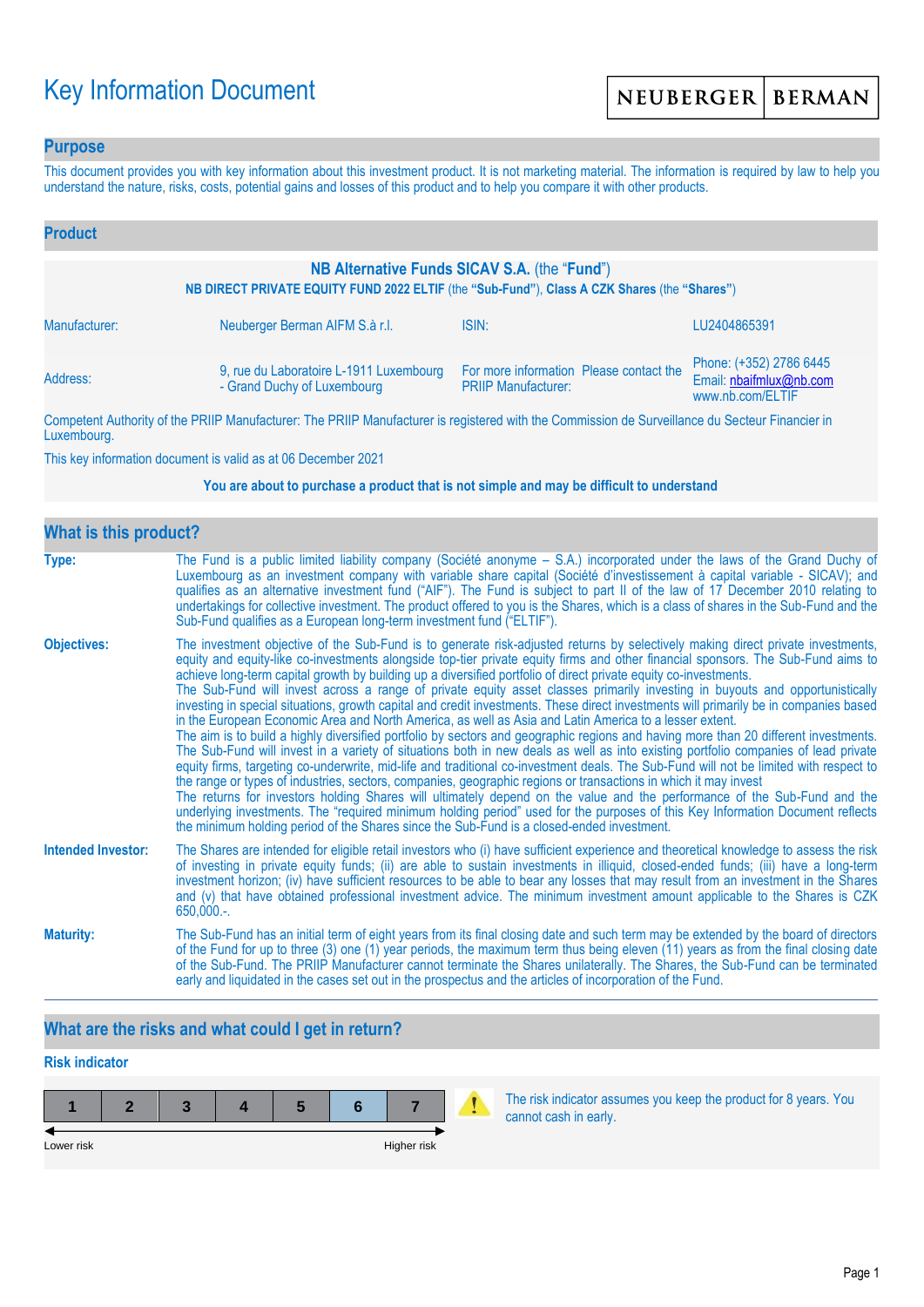The summary risk indicator ("SRI") is a guide to the level of risk of this product compared to other products. It shows how likely it is that the product will lose money because of movements in the markets or because we are not able to pay you. We have classified this product as class 6 out of 7, which is a high risk class. This rates the potential losses from future performance at a high-level, and poor market conditions impact the capacity of the Sub-Fund to pay you. **Be aware of currency risk. In some circumstances, you may receive payments in a different currency, so the final return you will get may depend on the exchange rate between** 

#### **the two currencies. This risk is not considered in the indicator shown above.**

If the currency of the Shares is different from the currency of the Sub-Fund, exchange rate fluctuations will affect the return on investment. Also, the Sub-Fund will make investments in different currencies. This product does not include any protection from future market performance so you could lose some or all of your investment. If the Sub-Fund is not able to pay you what is owed, you could lose your entire investment.

#### **Performance Scenarios**

**Investment 10 000 CZK**

**Market developments in the future cannot be accurately predicted. The scenarios shown are only an indication of some of the possible outcomes based on recent returns. Actual returns could be lower.**

| <b>INVESUMENT IV VUU UZN</b> |                                     |                                              |
|------------------------------|-------------------------------------|----------------------------------------------|
| <b>Scenarios</b>             |                                     | 8 years<br>(minimum required holding period) |
| <b>Stress Scenario</b>       | What you might get back after costs | 7 652.78 CZK                                 |
|                              | Average return each year            | $-3.29%$                                     |
| <b>Unfavourable Scenario</b> | What you might get back after costs | 15 527.37 CZK                                |
|                              | Average return each year            | 5.65%                                        |
| <b>Moderate Scenario</b>     | What you might get back after costs | 17 977.67 CZK                                |
|                              | Average return each year            | 7.61%                                        |
| <b>Favourable Scenario</b>   | What you might get back after costs | 21 188.62 CZK                                |
|                              | Average return each year            | 9.84%                                        |

This table shows the money you could get back over the next 8 years (recommended holding period), under different scenarios, assuming that you invest 10 000 CZK. The scenarios shown illustrate how your investment could perform. You can compare them with the scenarios of other products. The scenarios presented are an estimate of future performance based on evidence from the past on how the value on this investment varies, and are not an exact indicator. What you get will vary depending on how the market performs and how long you keep the product. The stress scenario shows what you might get back in extreme market circumstances, and it does not take into account the situation where we are not able to pay you. The figures shown include all the costs of the product itself, but may not include all the costs you pay to your advisor or distributor. The figures do not take into account your personal tax situation, which may also affect how much you get back.

#### **What happens if Neuberger Berman AIFM S.à r.l. is unable to pay out?**

Losses are not covered by an investor's compensation or guaranteed scheme. The investor may not face a financial loss due to the default of the PRIIP Manufacturer.

Brown Brothers Harriman (Luxembourg) S.C.A (the "Depositary") will perform safekeeping duties for the Fund's assets. In the event of the insolvency of the PRIIP Manufacturer, the Fund's assets in the safekeeping of the Depositary will not be affected. However, in the event of the Depositary's insolvency, or someone acting on its behalf, the Fund may suffer a financial loss. However, this risk is mitigated to a certain extent by the fact the Depositary is required by law and regulation to segregate its own assets from the assets of the Fund. The Depositary will also be liable to the Fund and the investors for any loss arising from, among other things, its negligence, fraud or intentional failure properly to fulfil its obligations (subject to certain limitations).

#### **What are the costs?**

The Reduction In Yield ("RIY") shows what impact the total costs you pay will have on the return you might receive and may reduce the growth of your investment ("Impact on Return"). The total costs take into account one-off, ongoing and incidental costs. The amounts shown below are the cumulative costs of the product itself, at the recommended holding periods. The figures assume that you invest 10 000 CZK. The figures are estimates and may change in the future.

#### **Costs over Time**

The person selling you or advising you about this product may charge you other costs. If so, this person will provide you with information about these costs, and should show you the impact that all costs will have on your investment over time.

| Investment 10 000 CZK           | If you cash in after 8 years |
|---------------------------------|------------------------------|
| <b>Total costs</b>              | 3 000.00 CZK                 |
| Impact on return (RIY) per year | 3.75%                        |